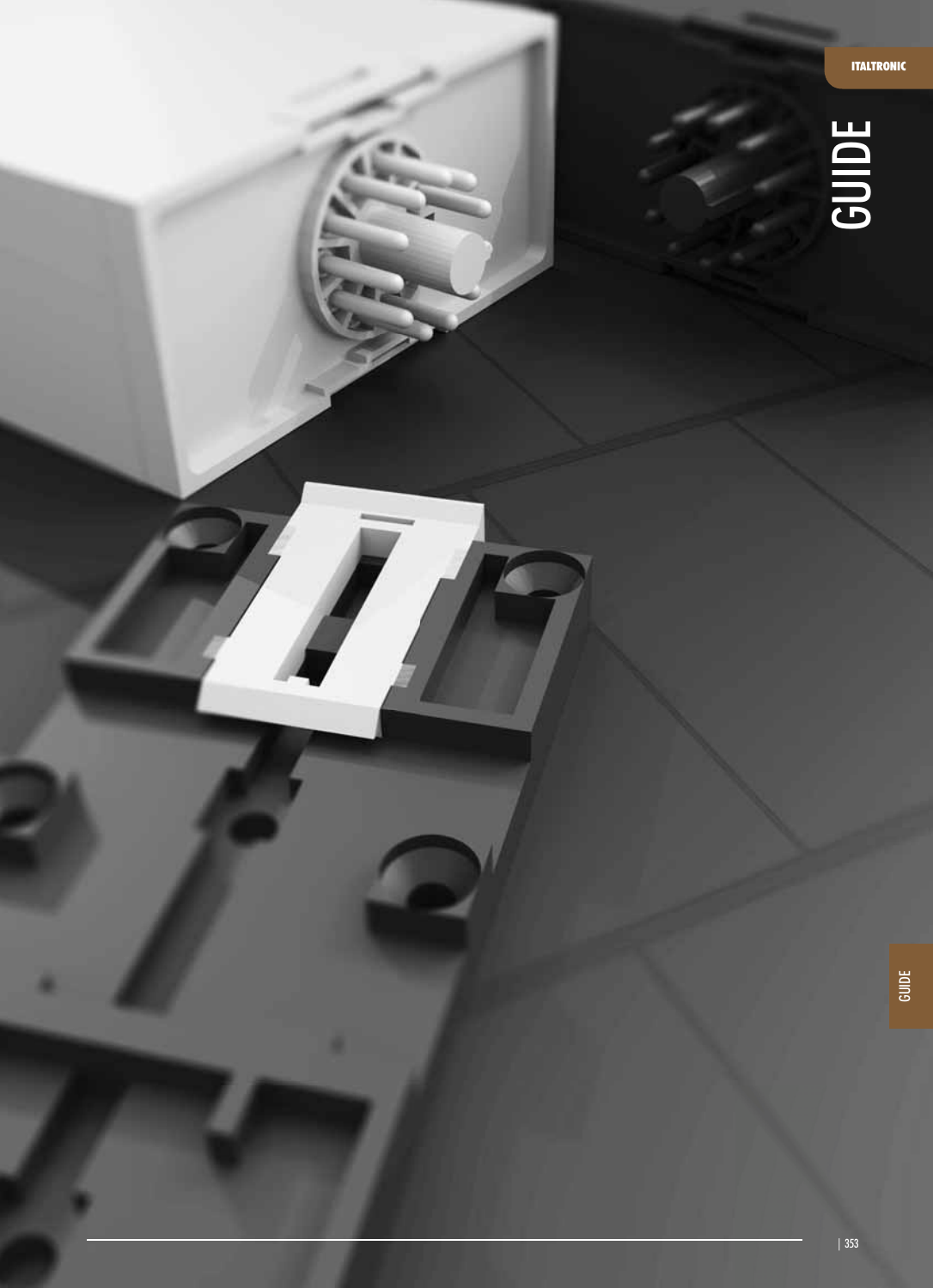GUIDE

## CZ8 - CZ11

## Contenitori con spina per zoccolo octal e undecal per strumentazione elettronica. Materiale: PPO autoestinguente

Colore: Grigio (RAL 7035)

### CARATTERISTICHE

Contenitore a montaggio rapido senza viti per il fissaggio dei particolari. Il pannello anteriore può essere ad inserimento rapido a scatto oppure integrato nel contenitore. La scheda elettronica si inserisce dalla parte dello zoccolo. COLORI SPECIALI A RICHIESTA. TAMPOGRAFIA SUL PANNELLO A RICHIESTA.

TEMPERATURA DI LAVORO: -30 + 80iC **PORTATA: 10A 250V** ISOLAMENTO: 1000 MOMH RIGIDITË DIELETTRICA: 2,5 KV DISTANZA DI ISOLAMENTO SUPERFICIALE IN ACCORDO IEC 144

## CZ8 - CZ11

## Enclosures with sockets for 8 PIN (octal) or 11 PIN (undecal) connections for electronic products. Material: Self-extinguishing PPO

Colour: Grey (RAL 7035)

### FEATURES

Enclosure which can be easily mounted without the use of screws for the assembly of the items. The front panel can be easily inserted with a snap lock mechanism or it can be moulded into the enclosure. The pcb is inserted in the enclosure from the socket side. SPECIAL COLOURS UPON REQUEST. TAMPON PRINTING ON THE PANEL UPON REQUEST.

WORKING TEMPERATURE: -30 + 80iC RATING:10A 250V INSULATION RESISTANCE: 1000 MOMH DIELECTRIC STRENGTH: 2,5 KV SURFACE ISOLATION DISTANCE ACCORDING TO IEC 144.







Dimensioni circuiti stampati / Printed circuit boards dimensions





 $34,5 -$ 

# Contenitore Completo/Complete Enclosure

| CODICE/CODE | DESCRIZIONE/DESCRIPTION                                                                                                   | TIPO/TYPE |
|-------------|---------------------------------------------------------------------------------------------------------------------------|-----------|
| 04.306 0000 | Contenitore completo con zoccolo octal / Complete enclosure with 8 pin socket (octal)                                     | C78SP     |
| 04.307 0000 | Contenitore completo con zoccolo undecal / Complete enclosure with 11 pin socket (undecal)                                | CZ11SP    |
| 04.308 0000 | Cont. comp. con zoccolo octal con pan. asportabile / Compl. enclosure with 8 pin socket with removable panel (octal)      | (78CP     |
| 04.309 0000 | Cont. comp. con zoccolo undecal con pan. asportabile / Compl. enclosure with 11 pin socket with removable panel (undecal) | CZ11CP    |

354 |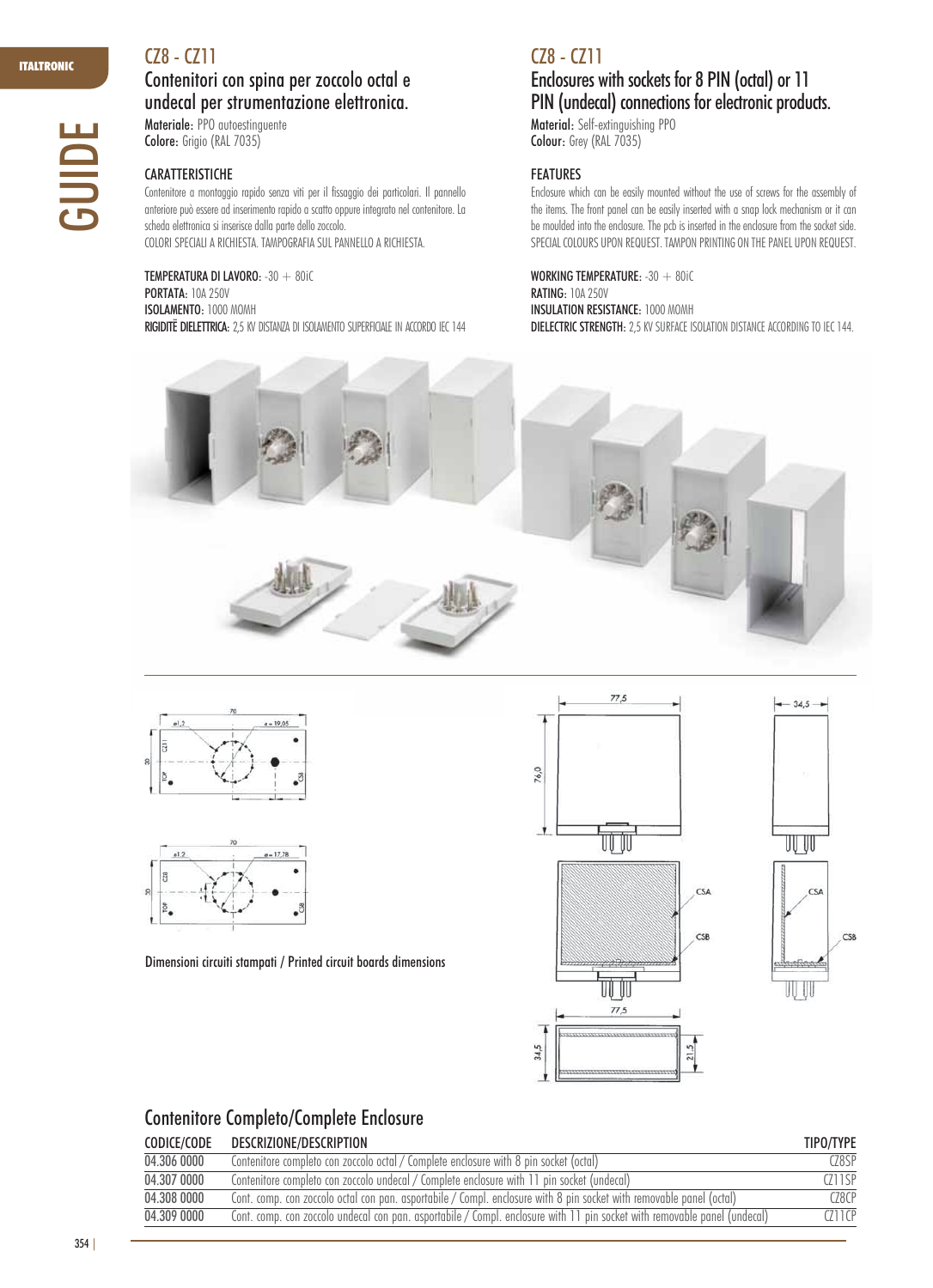# IT 010

Materiale: ABS autoestinguente UL 94V-0 Colore: Grigio RAL 7035

#### **CARATTERISTICHE**

Contenitore predisposto per aggancio su guide DIN. 10 morsetti a vite e saldabili su circuito stampato tramite filo o saldatura diretta.



CODICE/CODE DESCRIZIONE/DESCRIPTION 04.491 0000 Contenitore completo IT010 / Complete enclosure IT010

# CA8 - CA11 / CB8 - CB11

Materiale: ABS autoestinguente UL 94V-0 Colore: Nero

#### **CARATTERISTICHE**

Contenitore per apparecchiatura elettronica



## IT 010

Material: Self-extinguishing ABS UL 94 V-0 Colour: Grey RAL 7035

### FEATURES

Enclosure prearranged for DIN rail fastening. 10 screws-type connection, possibility of fixing printed circuit board through wire or direct soldering.



## CA8 - CA11 / CB8 - CB11

Material: Self-extinguishing ABS UL 94 V-0 Colour: Black

FEATURES

Enclosure for electronic equipment

| CA 8 / CA11 | CB 8 / CB 11 |
|-------------|--------------|
| 100         | 70           |

| CODICE/CODE | DESCRIZIONE/DESCRIPTION                                                         |
|-------------|---------------------------------------------------------------------------------|
| 04.304 0000 | Contenitore completo CA8, octal / Complete enclosure 8 pin socket (octal)       |
| 04.305 0000 | Contenitore completo CA11, undecal / Complete enclosure 11 pin socket (undecal) |
| 04.302 0000 | Contenitore completo CB8, octal / Complete enclosure 8 pin socket (octal)       |
| 04.303 0000 | Contenitore completo CB11, undecal / Complete enclosure 11 pin socket (undecal) |

## INCABOX - INCABOX XT Aggancio per guida DIN

Con l'utilizzo di questo accessorio è possibile montare un INCABOX su guida DIN. L'accessorio viene avvitato sul pannello posteriore dell'INCABOX.



# INCABOX - INCABOX XT DIN rail fastening base

Using this accessory it will be possible to mount the INCABOX enclosure on DIN rail. It is fixed on the INCABOX rear panel with screws.



| CODICE/CODE | DESCRIZIONE/DESCRIPTION           |
|-------------|-----------------------------------|
| 04.307 N000 | Aggancio SDD / SDD fastening base |
| 04.308 N000 | Aggancio SDP / SDP fastening base |
| 04.309 NOOO | Aggancio SDA / SDA fastening base |

## TECHNICAL CUSTOMER CARE

Un NUOVO SERVIZIO ITALTRONIC per qualsiasi Vostra richiesta di documentazione tecnica. A NEW ITALTRONIC service for any request of technical documentation. 23343884456 200 - 960372<br>Download: http://www.italtronic.info/download/guide/